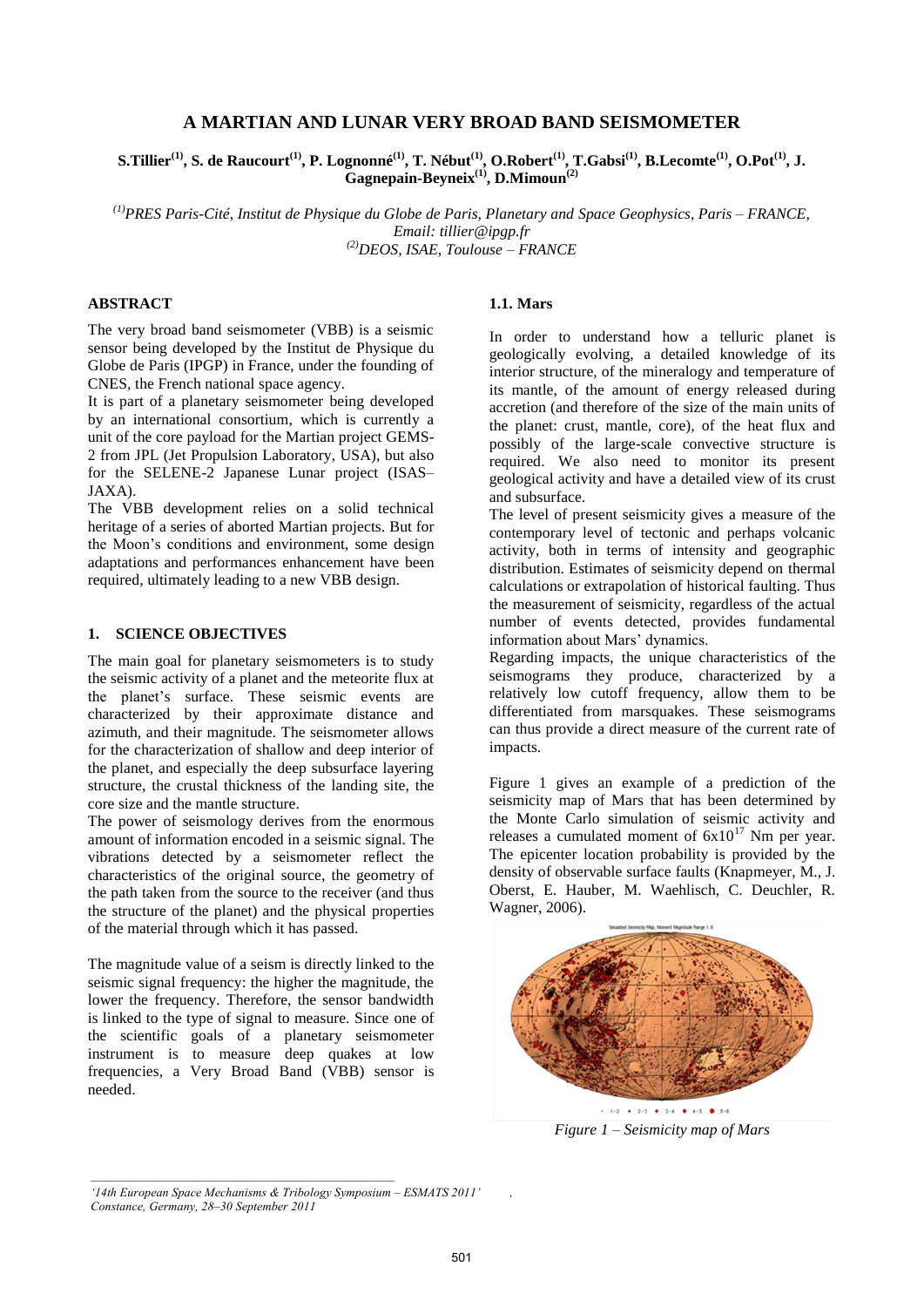The working hypothesis is based on the thermo-elastic cooling of the lithosphere, which does not consider any tectonic activity possibly related to volcanoes.

The sensitivity and noise floor of the current seismometers in the expected Martian environment are such that the detection of about 20 quakes with quake magnitude (Ms) from 4 to 5 and 10-20 impacts per Earth's year are expected for a mean model of seismic activity.

## **1.2. The Moon**

While the 381.7 kg of rock and regolith samples returned by the Apollo missions have proven invaluable in advancing our understanding of the Moon, our understanding of the Lunar interior is still rudimentary at best. Some fundamental science questions still remain unanswered: What is the composition and size of the Lunar core? What is the internal structure of the whole Moon? What is the thermal budget of the Moon and how has this impacted its evolution? Did the early Moon have a dynamo and if so, when did it start and when did it stop? These questions do not address only the structure and evolution of the Moon, as the formation of the Moon is probably resulting of a large impact between a Marssized planet and the Earth. The size of the Moon's core, the thickness of the crust and the structure of the Lunar mantle are among the few parameters able to constrain this impact and the depth and vigor of the magma ocean that appeared on the young moon, after re-accretion around Earth's orbit. These parameters are therefore crucial to understand how our planet was affected by the impact, from both the energetic and volatile budget point of view, in addition to how a planet like the moon is able to evolve in time.

To answer those questions, the sensitivity and noise floor requirements for a seismometer in the expected Lunar environment have to be about 10 times better than the Apollo Long Period (LP) seismometer in peaked mode.

## **2. VBB HERITAGE**

The Space and Planetary Geophysics (GSP) team from the IPGP (Parisian Earth Sciences Institute) has been working on space seismometers for more than a decade.

## **2.1. Optimism/Mars96**

The first study started in 1993 with a first seismometer named Optimism (See *Figure 2*), which has been on board the Russian Mars96 mission to Mars. Back then, the instrument was a purely vertical seismometer: the sensor's pendulum was in the horizontal position and then could detect vertical ground displacements only. It also included a self leveling mechanism in a very compact design. The mission was launched on

September  $16<sup>th</sup>$ , 1996 on a Proton launcher from Baïkonour, Kazakhstan. Unfortunately the launcher failed during ascent and ended its race into the Pacific Ocean.

Optimism could detect seisms with a ground acceleration resolution up to  $10^{-8}$  m.s<sup>-2</sup> at the frequency of 1 Hz.



*Figure 2 – Optimism version onboard the Mars96 mission* 

### **2.2. VBB Mock-up Version #1**

In 1996, the seismometer building concept was reconsidered in order to increase the sensor's performances at long periods. A new Very Broad Band (VBB) prototype was designed using the upside down tilted pendulum configuration (see *Figure 3*). This specific position leads to a lower resonant frequency and a higher mechanical gain, thanks to a better use of the mass with the inverted pendulum concept. It leads also to both vertical and horizontal ground movement measurements (which are differentiated using two VBBs face to face). The created prototype resolution could reach  $5.10^{-9}$  m.s<sup>-2</sup> at the frequency of 1 Hz.



*Figure 3 – VBB Mock-up version #1*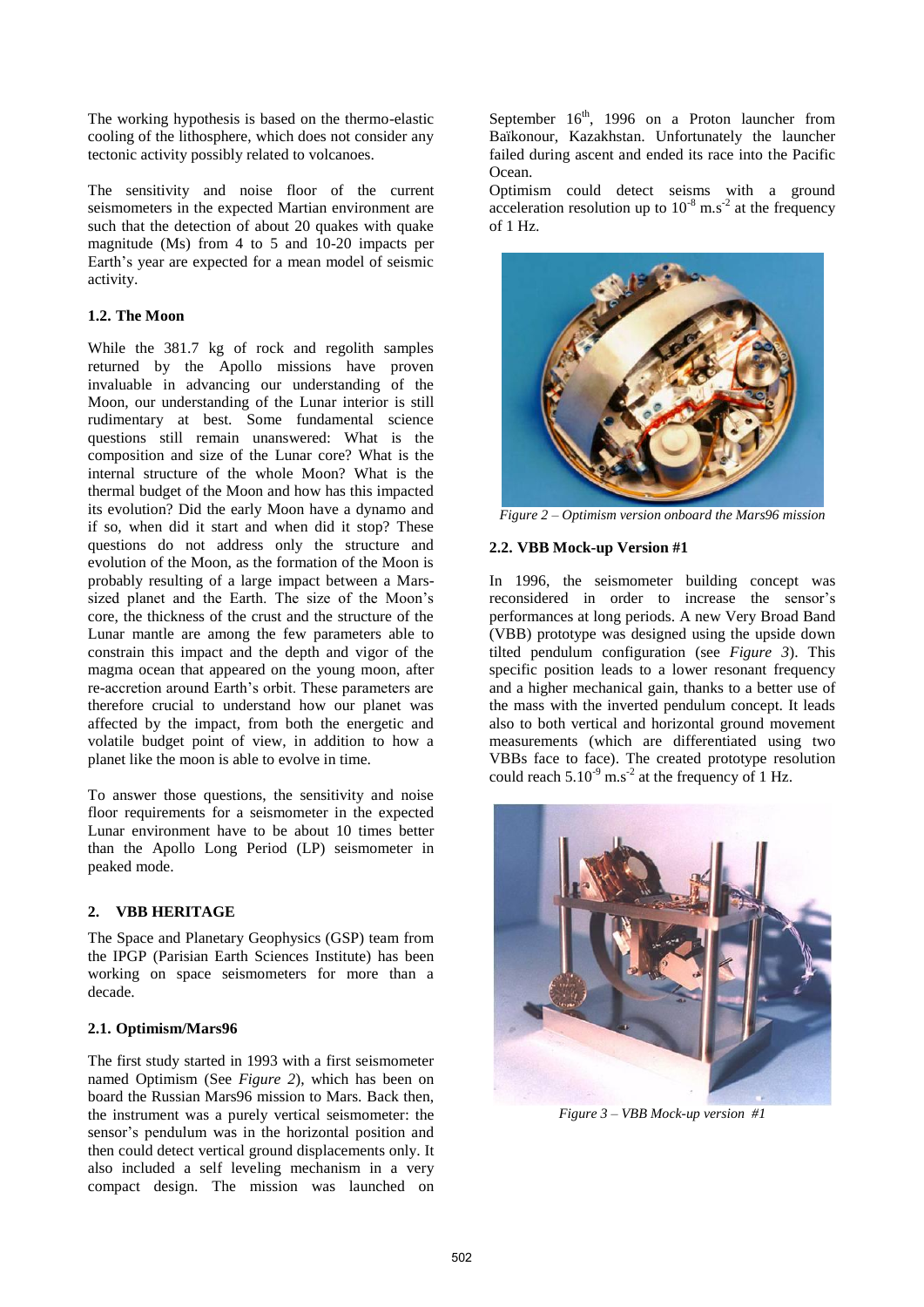#### **2.3. VBB Mock-up Version #2**

The second version for the Mock-up (see *Figure 4*) was built in 1998. The sensor concept was still similar to version #1 but its resolution was improved:  $10^{-9}$  m.s<sup>-2</sup> at the frequency of 1 Hz, due to a new capacitive transducer development.



*Figure 4 – VBB Mock-up version #2* 

### **2.4. NetLander Project**

In 2003, the CNES started the NetLander project, which was aiming at deploying a network of seismic stations on Mars. The configuration of the stations' seismometer instrument (SEIS, for Seismic Experiment for Interior Structure) was based on two IPGP VBB axes (derived from the successful Mock-Up prototypes), installed face to face in a vacuum sphere (Figure *6*). This configuration allows for both the vertical and one horizontal measurement in the 0.1 mHz to 10 Hz bandwidth. To complete the 3-axis detection (mainly to be able to get the azimuth of the incoming seismic signal), an additional Broad Band Short Period sensor (10 mHz to 10 Hz) developed by the Imperial College of London (T.Pike) was installed along the second horizontal axis. The complete seismometer sensor resolution was  $10^{-10}$  m.s<sup>-2</sup> at the frequency of 1 Hz.



*Figure 5 – One of the two Netlander's VBB EMs* 

Two engineering models (EM) (see *Figure 5* and Figure *6*) and one structural model of the VBB were designed, built and tested for this project, before it was stopped in 2005 due to funding issues. Thanks to NetLander though, the Martian design of the VBB has then reached a very good level of maturity (end of phase B).



*Figure 6 – Netlander's EM Sphere with the 2 VBBs* 

#### **2.5. ExoMars Project**

Between 2006 and 2009, for the ESA's ExoMars project, the configuration of the Netlander's SEIS instrument returned, although improvements were made to the VBB sensor design, based on the tests made on the two previously built breadboards. The major modification dealt with the reduction of the sensor's susceptibility to surrounding temperature variations.

Therefore, a mechanical thermal compensating device was developed for the VBB, which principle consists in damping the effects of thermo-mechanical variations coming from the sensor building materials (see Figure *13*).

The development during the ExoMars project allowed the Martian VBB (as well as for associated subsystems of the full SEIS instrument) to reach a technology readiness level (TRL) higher than 5 after a successful ESA ExoMars preliminary design review (PDR) held in 2008. A major step forward was achieved towards the integration of the complete SEIS instrument.



*Figure 7 – ExoMars SEISmometer's Integrated Breadboard: The VBBs' Sphere (Black) mounted inside its deployment and leveling system*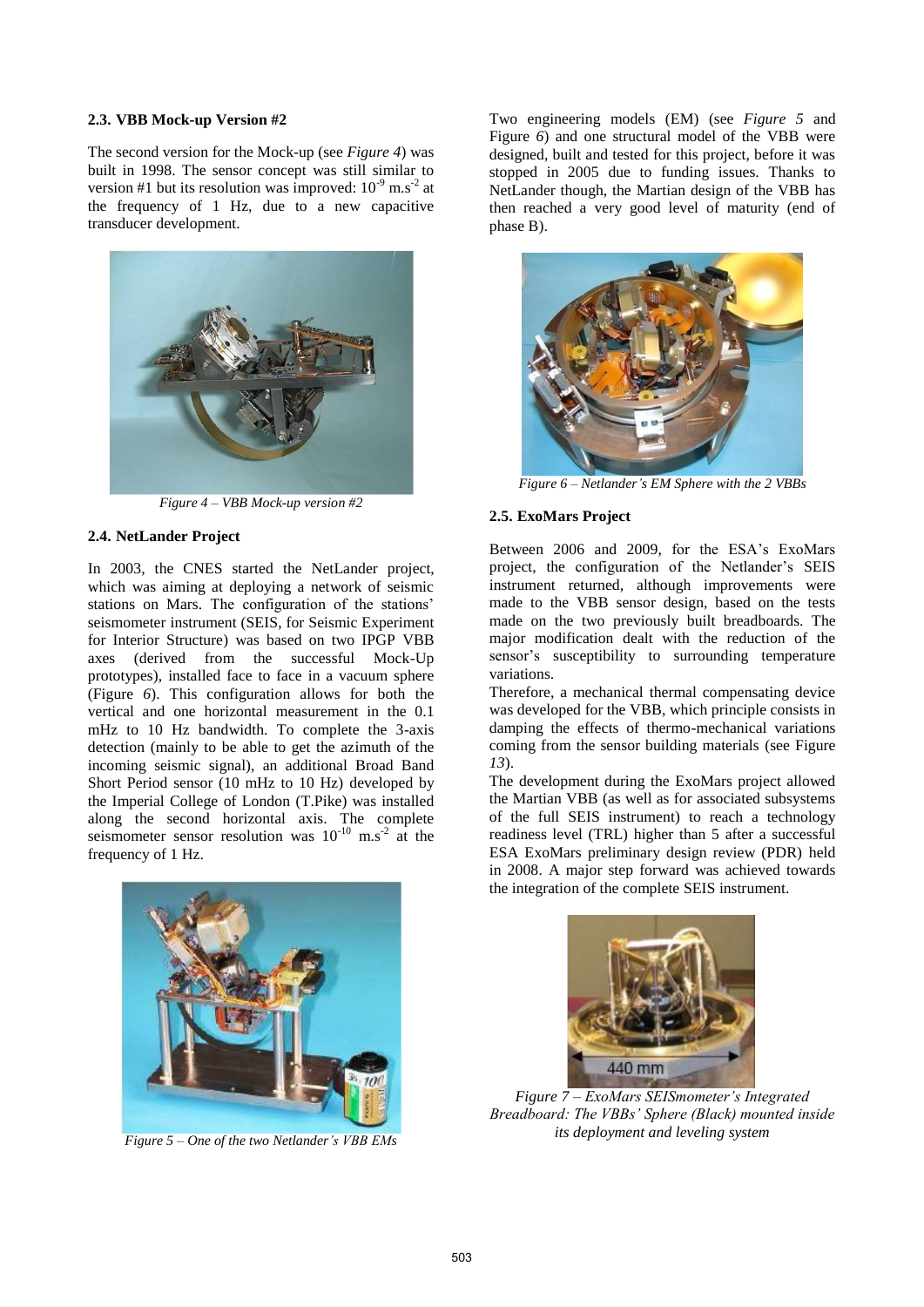

*Figure 8 – ExoMars SEISmometer's Subsystems breadboards:From left to right, lander I/F with launch lock, leveling system, VBB sensor head, VBB sphere integrated in its leveling/deployment system, E-cards of the electronics, E-Box of the electronics* 

Though, the ExoMars story for the SEIS seismometer and the VBB ended with the large modifications encountered by the mission in 2009.

### **3. NEW PROJECTS: MARS STILL, AND NOW THE MOON ALSO**

### **3.1. The Marsian Project: GEMS-2 (JPL - NASA)**

GEMS-2 is a project proposed by the American JPL (B.Banerdt) for the NASA's DISCOVERY program, which has recently been selected for a phase A study. It is aiming at deploying a geophysical monitoring station on Mars in the time frame of 2016. The mission makes use of the Phoenix Lander successful heritage by using again the same platform to reach Mars' ground, and deploying a seismometer (the SEIS instrument delivered by CNES/IPGP) and a heat flux and physical property package probe (HP3, delivered by the German DLR) to the soil, thanks to the Phoenix's robotic arm.



*Figure 9 – GEMS-2 proposal front page illustration* 

The GEMS science goals are simply stated:

1. Understand the formation and evolution of terrestrial planets through investigation of the interior structure and processes of Mars;

2. Determine the present level of tectonic activity and impact flux on Mars.

The GEMS mission is predicated on the ability to retrieve this information from observations at a single location on the surface.

Traditional seismic analysis is based largely on arrival times of body waves acquired by a widely distributed network of stations. But over the past few decades a wide variety of analysis techniques have been developed for extracting information about the properties of the Earth's interior and seismic sources themselves using the data acquired from a single seismometer. The collection of a high-quality broadband seismic data set for Mars will provide an invaluable resource for the scientific community to apply a wide variety of techniques to learn more about Mars

The long period component of the SEIS instrument for GEMS is based on a full 3-axis VBB configuration.

The VBB resolution requirement is similar to the ExoMars's performances and should be inferior to 1x10-9 m/s²/sqrt(Hz) @ 0.1 Hz (Figure *10*).



*Figure 10 – GEMS-2 Seismometer's noise performance requirement and projections*

#### **3.2. The Moon Project: SELENE-2 (ISAS - JAXA)**

A Japanese team from ISAS – JAXA is also working on the development of a geophysical mission including a seismometer (S.Tanaka, N.Kobayashi, H.Shiraisi, R.Yamada), but with the Moon as the subject. This project, which started in 2008, is named SELENE-2, and is currently in phase A.

The scientific goal is to determine the internal structure of the whole Moon and more specifically the composition and size of the Lunar core by installing a broadband seismometer on an Apollo landing site, and by direct observation of the initial Moon's crust on sites located by KAGUYA.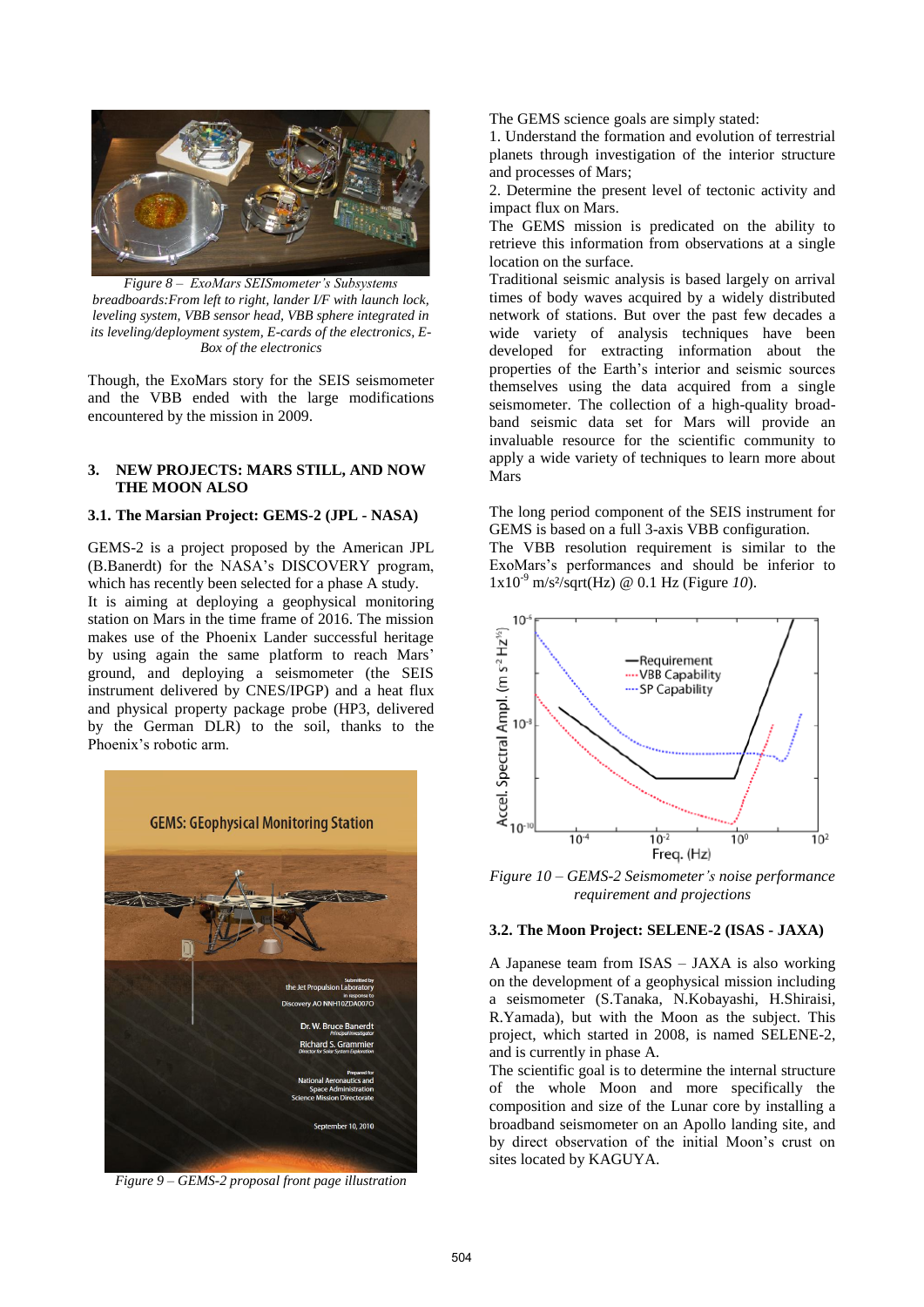The geophysical payload will include the Lunar Broad Band Seismometer (LBBS, a derived version of the SEIS instrument including Japanese short period sensors), a heat flow experiment, a Lunar laser reflector, an EM sounding (mantle and core electrical conductivity), and an inverse VLBI measurement (high precision gravity observation).

The mission is scheduled to be launched by 2018.



*Figure 11 – SELENE-2 illustration* 

As for GEMS, the Moon LBBS is also composed a full configuration of three VBBs, and is expected to have performances about 10 times better than the Apollo Long Period (LP) seismometer in peaked mode.

The VBB resolution has then to be improved by a factor of ten compared to the ExoMars's performances and should be inferior to  $2x10^{-11}$ m/s<sup>2</sup>/sqrt(Hz) @ 0.1 Hz, while the instrument is supporting very large temperature variations (several 10s of degrees) compared to those of typical VBB seismometers on Earth.

## **3.3. Seismometer International Configuration**

For both the projects, the complete seismometer instrument (SEIS for GEMS-2, and LBBS for SELENE-2) involve an international consortium. The subsystems configuration is the following (see Figure 12):

• VBB seismic sensors, VBB feedback electronics, Sphere: P. Lognonné, S. DeRaucourt, IPGP, France

Leveling and Deployment mechanism and electronics: U.Christensen, R.Roll, M.Bierwirth, Max-Planck-Institut für Sonnensystemforschung, Lindau – GERMANY

• Acquisition and Control electronics (AC), Power Convertion electronics (DC/DC) and E-Box system design: D.Giardini, P.Zweifel, D.Mance, Geophysics, ETHZ, Zürich – SWITZERLAND

• Short Period seismic sensors for SELENE-2: N.Kobayashi, H.Shiraisi, R.Yamada, ISAS-JAXA, Tokyo – Japan

• Short Period seismic sensors for GEMS-2: T.Pike, Imperial College, London – United Kingdom



Figure 12 – Seismometer international consortium

• The Sun and thermal shield which protects the sensors platform on the Moon surface for SELENE-2: ISAS – JAXA.

• The Sun, thermal and wind shield which protects the sensors platform on Mars surface for GEMS-2: JPL.

## **4. A VBB COMPATIBLE WITH MARS AND THE MOON**

As the heritage of the VBB is based on purely Martian projects, its design was never considered to be compatible with the Moon.

In order to translate the Martian design of the VBB to the Moon's conditions and environment, it was to be adapted. The two main points impacting the VBB are the different gravity between the two planets and the performance requirement which is higher for Moon science.

In order to reach the scientific goals and raising the performances, two technical axis have been considered: on one hand taking advantage of the maturity of Netlander's and Exomars' developments and studies by achieving the work engaged, and on the other hand testing new enhancements and developments.

Then the design of the VBB has been reworked. The aim has been to integrate the recently tested enhancements and devices to the proven existing design, while having a VBB compatible with both Martian and Lunar missions.

## **4.1. Reducing The Thermal Sensitivity**

During the previous developments, an analytic theoretical noise study of every VBB's subsystems has been realized and corroborated with field experimental measurements.

It appeared that a trade-off between resolution and VBB thermal sensibility was possible. Then, during the ExoMars time, a passive thermal compensating mechanical device has been designed and tested at IPGP (see *Figure 13*), reducing VBB's thermal sensitivity by a significant factor (reducing the Mock-Up sensitivity from  $8\mu m$ <sup>o</sup>C at DCS level, to less than  $1\mu$ m/°C). It is possible then to improve the resolution consequently if thermal sensitivity is reduced.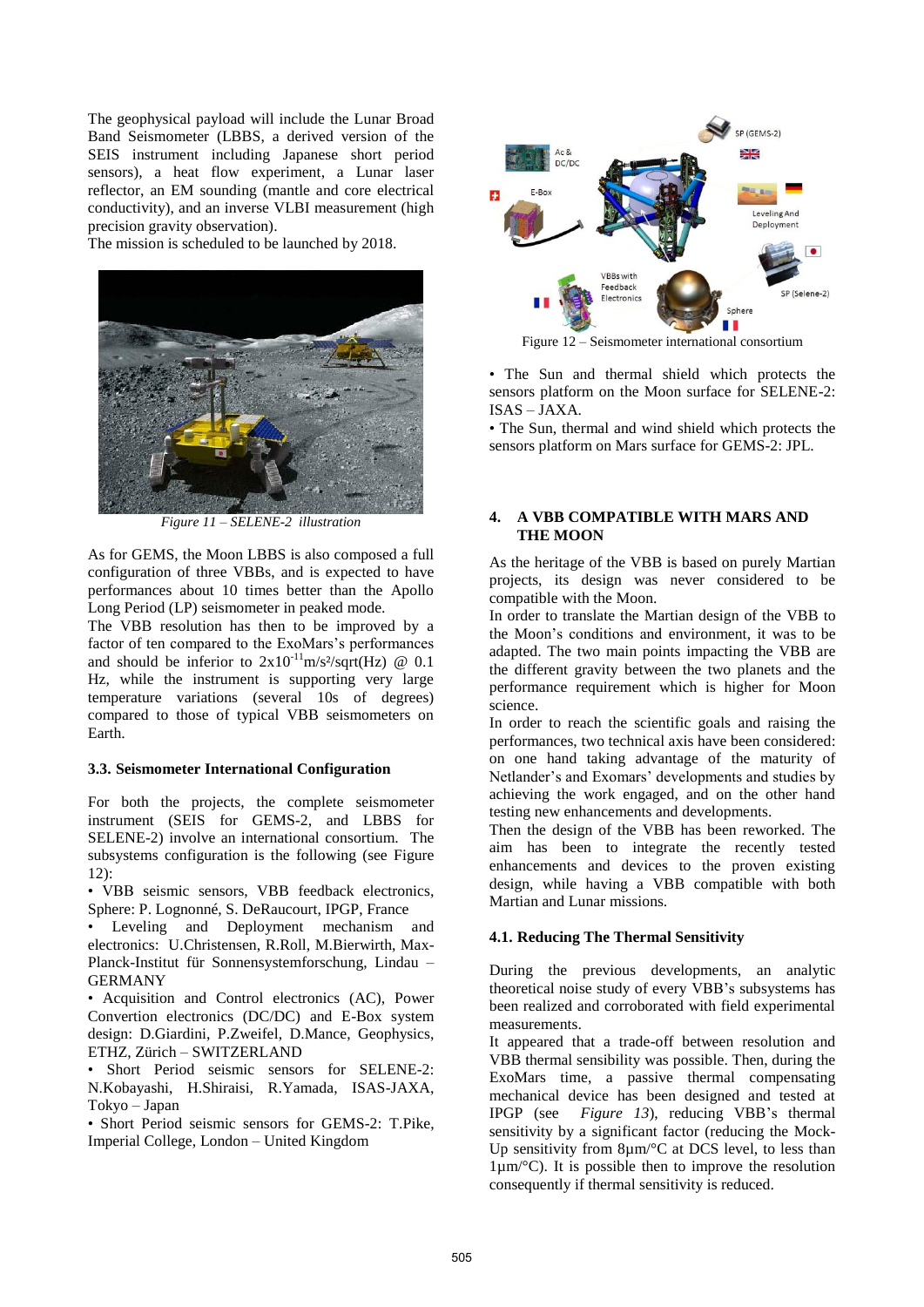The thermal compensating device is a passive self actuating mechanism designed to automatically adjust the center of gravity of the pendulum with respect to ambient temperature variations. Indeed, when the environmental temperature evolves, the built-in materials expand or retracts, which implies a variation in the center of gravity position. This variation affects the balance position of the sensor, which produce unwanted signal in the measurement. So this is the reason why a passive, self-contained mechanism was required, in order to make the balance position of the VBB's pendulum independent of temperature variation.

The device has been designed to take up with a variation of 80 °C/day (at VBB level), and a VBB sensitivity of  $10 \mu m$ <sup>o</sup>C.

Breadboards have been built and tested on the VBB Mock-Up, and the mechanism is now integrated to the last VBB design (see *Figure 19*).



*Figure 13 – Thermal compensation device tested on VBB Mock-Up #2* 

### **4.2. Improving The Displacement Capacitive Sensor**

Efforts have also been made on both the pendulum's mechanical design and the Displacement Capacitive Sensor (DCS).

The DCS geometry and electronic has been improved. By modifying the electrodes' shape and construction, in order to enhance and ease the integration procedure, and then optimizing the gap between the electrodes (100µm), the signal to noise ratio has been improved. A DCS prototype integrating the new electrodes was built and integrated on the two NetLander's EM (see *Figure 14*).

This prototype also includes a selectable electronic either onboard (on the pendulum) or external (beside the pendulum). The aim is to enlighten the role of DCS' power dissipation on the long-term global VBB noise, which is suspected to have a significant impact on the currently recorded performances.



*Figure 14 – The old (Top left) and new (Top right) DCS' ceramic electrodes, and one of the two enhanced VBBs' EM integrating the new DCS (bottom)*

### **4.3. Optimizing The Mechanical Gain**

Regarding the inverted pendulum principle, theoretical analysis and tests on VBB Mock-Up demonstrate that by optimizing the design, the mechanical gain of the sensor (which definition is the ratio between the pendulum's displacement at DCS level along the Xc direction on *Figure 15* and the corresponding ground acceleration along the same direction) can be improved by a factor of 3 to 5.

Indeed, the inverted pendulum counterbalanced configuration is a balance between positive spring stiffness and negative stiffness due to the instable pendulum involved.

This equilibrium can be tuned. Considering a given spring, the global stiffness of the system can then be set by adjusting the inclination of the pendulum's center of gravity (COG) with respect to the center of rotation (at the pivot) and the vertical direction (see angle " $\alpha$ " on *Figure 15*).



*Figure 15 – Inverted Pendulum Principle Schematic*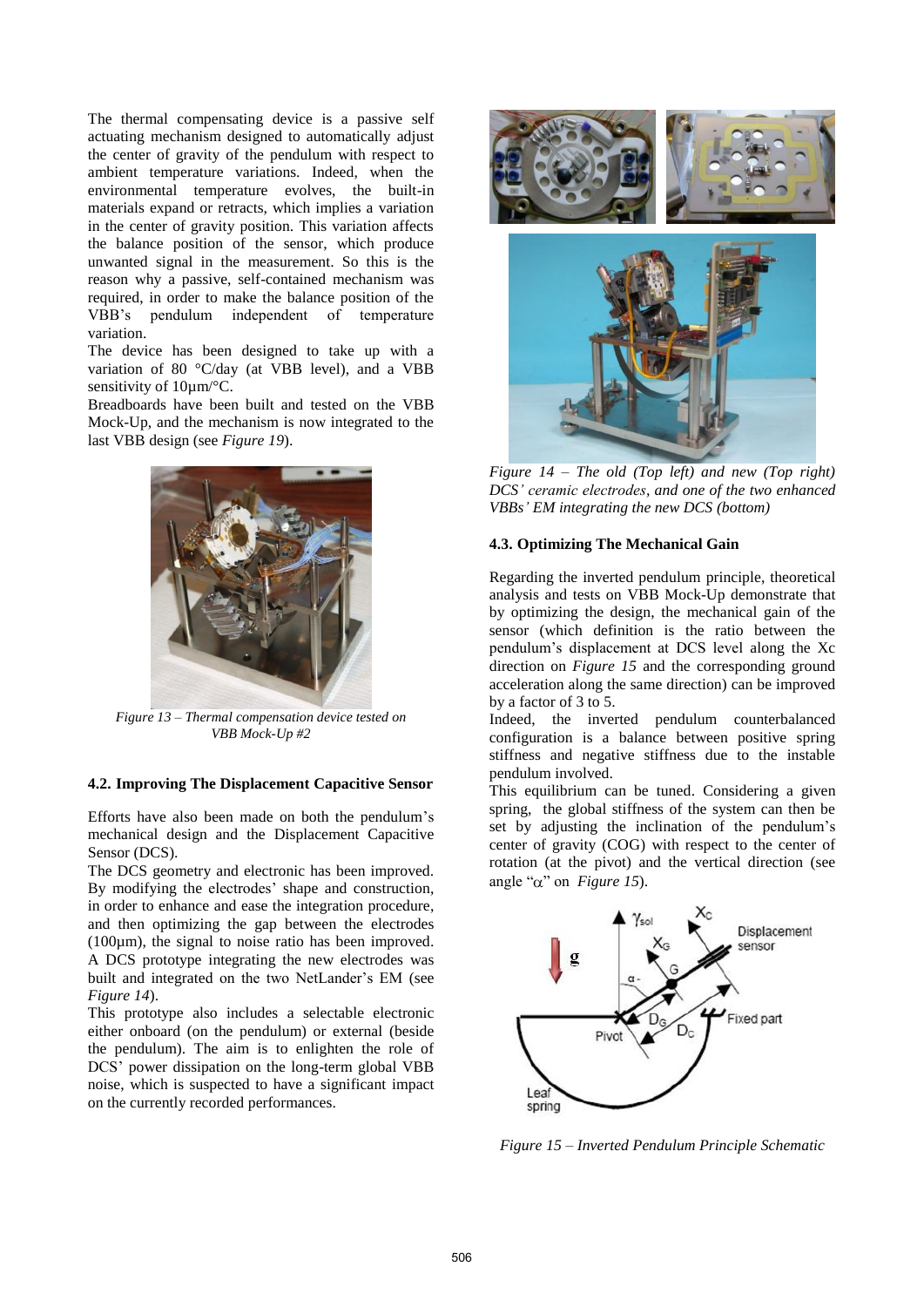So for a given spring, the pendulum's mechanical gain (and the associated natural frequency) with respect to the inclination of the COG follows the curve depicted on *Figure 16* (and *Figure 17*). The gain rises (and the frequency decreases) when the angle decreases, untill a critical angle where gets instable (arround 33° on *Figure 16* and *Figure 17*).



*Figure 16 –Theoretical and measured variation of the mechanical gain versus inclination of COG* 



*Figure 17 – Theoretical and measured variation of the pendulum's natural oscillating frequency versus inclination of COG* 

Though it seems very interesting to increase the mechanical gain just by tilting the pendulum, there is a risk and a limit while going closer to the instable point. Indeed, there is latitude in the pendulum's natural frequency once built with respect to the theory, depending on the actual stiffness of the real pivot and the real leaf spring. The latitude is small, but enough though to bring a newly built VBB to instability if not enough margin from the critical point was considered during the design phase.

Then for the new projects, the VBB's pendulum working point has been reconsidered in order to reach a higher gain. Indeed, considering the experience obtained through the past projects regarding the springs and pivot constructions, the safety margin could be reduced. So the new pendulums are now to have a mechanical gain as high as  $0.25$  m/m.s<sup>-2</sup> and a natural frequency down to 0.2 Hz (from a former mechanical gain of  $0.05$  m/m.s<sup>-2</sup> and a natural frequency of  $0.5$  Hz on NetLander's and ExoMars' Designs).

#### **4.4. Adapting The VBB's Balance To The Planet**

As the VBB uses a pendulum under balance between a spring and a weight, it is highly dependent on gravity, as shown on *Figure 15*.

In order to adjust the mass and the position of the COG of the pendulum to the spring's torque and local gravity, counter masses are used, as see in *Figure 18*.



*Figure 18 – Counter mass Principle Schematic* 

The pendulum mass is preliminary configured to work on Mars.

But due to the relatively low gravity on the moon, quite a heavy mass (of the order of 60gramms) has to be added to the pendulum to ensure its balance. Previous versions of the VBB were not compatible with such a charge, and its structures had then to be resized in order to support it during launch and landing's shocks and vibrations.

#### **4.5. The Resulting New Martian/Lunar VBB Design**

The reworked design of the VBB *Figure 19* integrates the recently tested enhancements and devices presented above to the proven existing NetLander/Exomars design, while having a VBB compatible with both Martian and Lunar missions.



*Figure 19 – Selene-2 / GEMS-2 VBB preliminary design, including the Moon counter weight at the top of the pendulum (green part)*